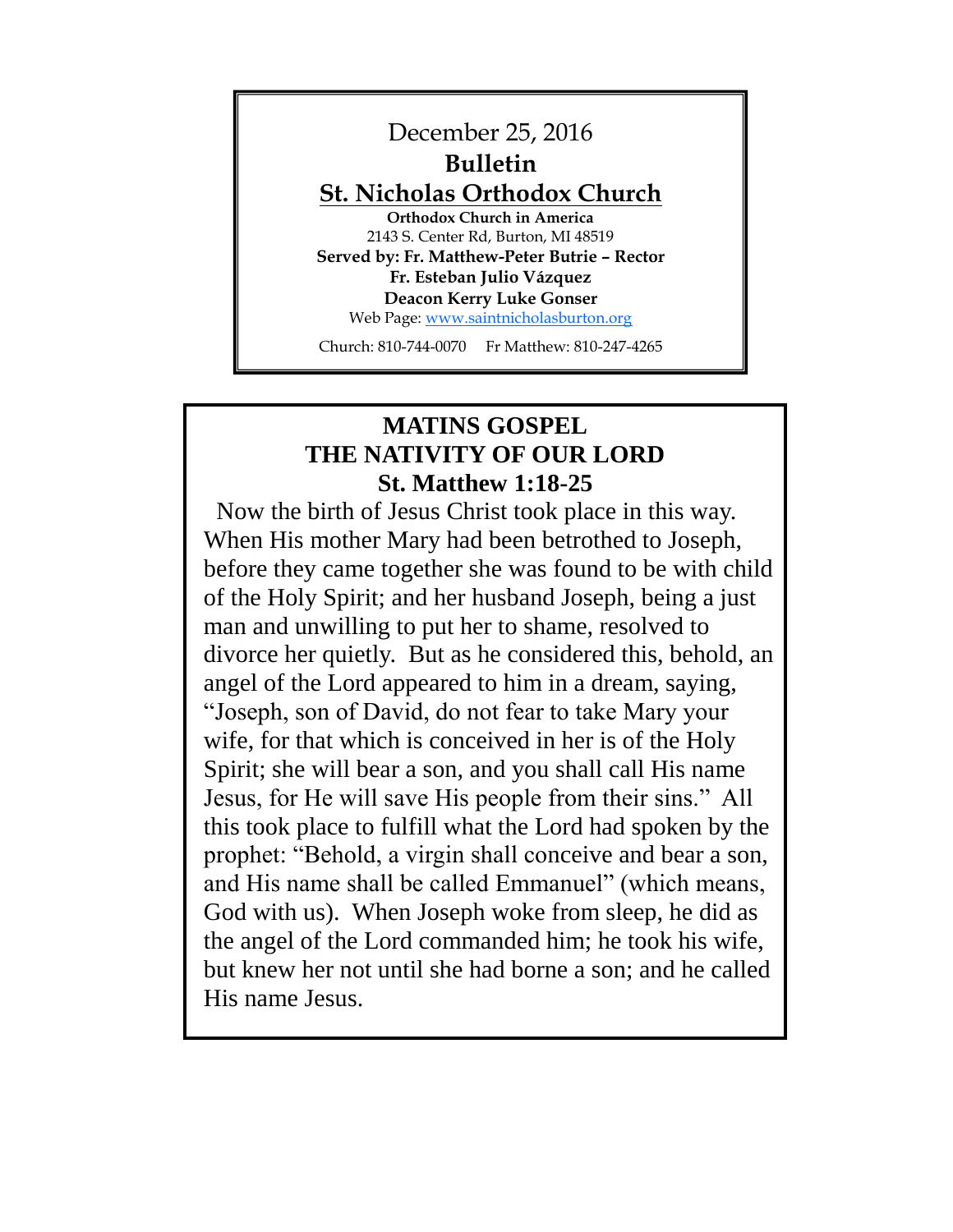**SUNDAY, DECEMBER 25, 2016 27th SUNDAY AFTER PENTECOST** — **Tone 2. THE NATIVITY ACCORDING TO THE FLESH OF OUR LORD GOD AND SAVIOR JESUS CHRIST**. **The Adoration of the Magi: Melchior, Caspar, and Balthasar**. **Commemoration of the Shepherds in Bethlehem who were watching their flocks, and went to see the Lord. Priestmonk Jonah the Martyr of Pechenga (1590).** 

### **FIRST ANTIPHON**

I will give thanks to Thee, O Lord, with my whole heart; I will make all Thy wonders known! **Through the prayers of the Theotokos, O Savior, save us!**

In the company of the upright, in the congregation, great are the works of the Lord! **Through the prayers of the Theotokos, O Savior, save us!**

They are studied by all who have pleasure in them! **Through the prayers of the Theotokos, O Savior, save us!**

His work is glory and beauty, and His righteousness endures forever! **Through the prayers of the Theotokos, O Savior, save us!**

Glory to the Father and to the Son and to the Holy Spirit, now and ever and unto ages of ages. Amen. **Through the prayers of the Theotokos, O Savior, save us!**

#### **SECOND ANTIPHON**

Blessed is the man who fears the Lord! Who greatly delights in His commandments! **O Son of God, born of the Virgin, save us who sing to Thee! Alleluia!**

His descendants will be mighty in the land; the generation of the upright will be blessed! **O Son of God, born of the Virgin, save us who sing to Thee! Alleluia!**

Glory and wealth are in His house, and His righteousness endures forever! **O Son of God, born of the Virgin, save us who sing to Thee! Alleluia!**

Light rises in the darkness for the upright; the Lord is merciful, compassionate and righteous! **O Son of God, born of the Virgin, save us who sing to Thee! Alleluia!**

Glory to the Father and to the Son and to the Holy Spirit, now and ever and unto ages of ages. Amen. Onlybegotten Son and immortal Word of God, Who for our salvation didst will to be incarnate of the holy Theotokos and ever-virgin Mary, Who without change became man and wast crucified, Who art one of the Holy Trinity, glorified with the Father and the Holy Spirit: O Christ our God, trampling down death by death, save us!

#### **THIRD ANTIPHON**

**The Lord said to my Lord: "Sit at my right hand!"** Thy Nativity, O Christ our God, has shone to the world the light of wisdom! For by it those who worshipped the stars were taught by a star to adore Thee, the Sun of Righteousness, and to know Thee, the Orient from on high. O Lord, glory to Thee!

**Until I make Thine enemies Thy footstool!** Thy Nativity, O Christ our God, has shone to the world the light of wisdom! For by it those who worshipped the stars were taught by a star to adore Thee, the Sun of Righteousness, and to know Thee, the Orient from on high. O Lord, glory to Thee!

**The Lord sends forth from Zion Thy mighty scepter. Rule in the midst of Thy foes.** Thy Nativity, O Christ our God, has shone to the world the light of wisdom! For by it those who worshipped the stars were taught by a star to adore Thee, the Sun of Righteousness, and to know Thee, the Orient from on high. O Lord, glory to Thee!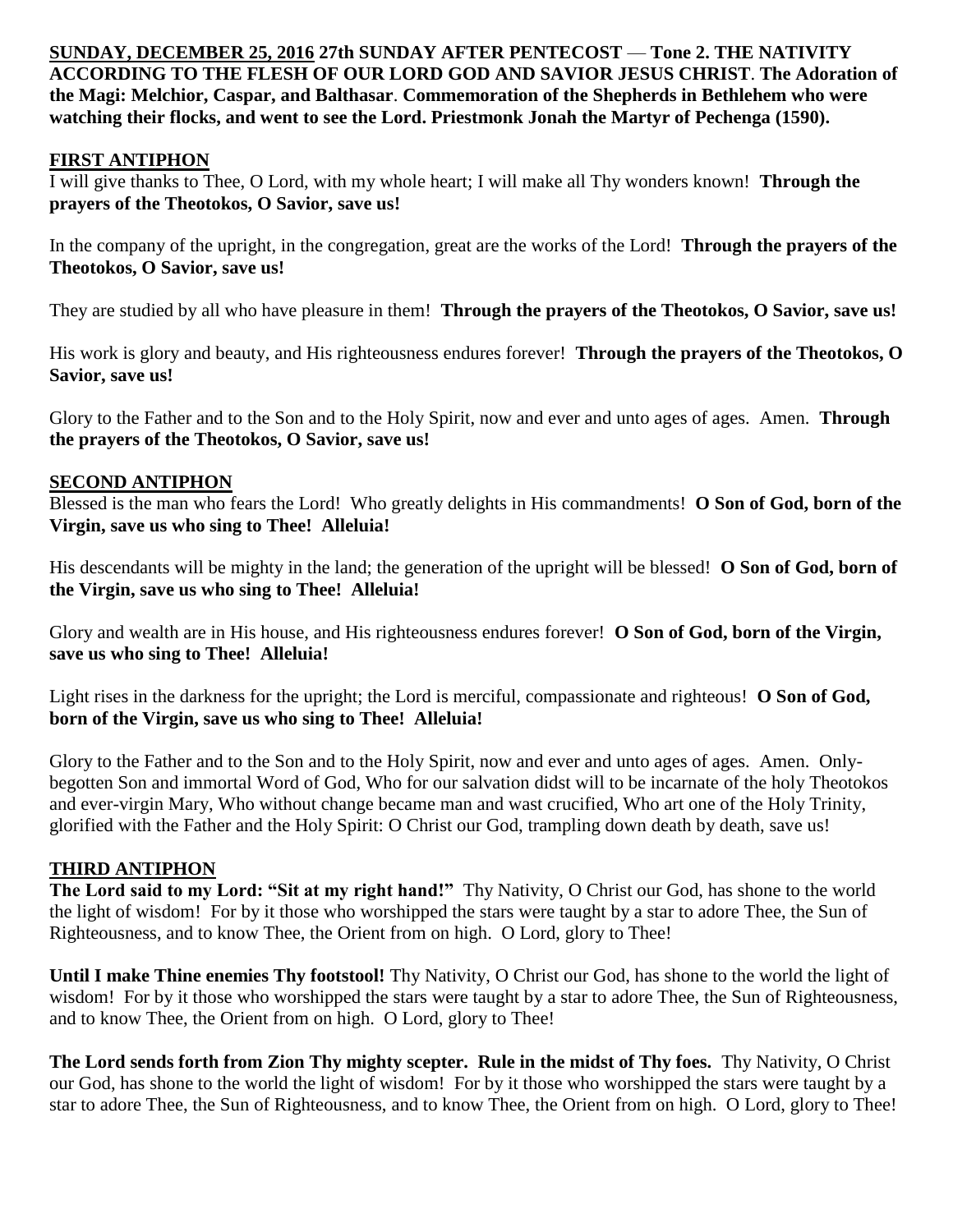**Authority shall be with Thee on the day of Thy power, among the splendor of Thy holy ones!** Thy Nativity, O Christ our God, has shone to the world the light of wisdom! For by it those who worshipped the stars were taught by a star to adore Thee, the Sun of Righteousness, and to know Thee, the Orient from on high. O Lord, glory to Thee!

#### **THE LITTLE ENTRANCE**

*Deacon:* Wisdom! Stand upright!

*Priest:* Out of the womb, before the morning star, have I begotten Thee; the Lord has sworn and will not change His mind. Thou art a priest forever, according to the order of Melchizedek. O Son of God, born of the Virgin, save us who sing to Thee: Alleluia.

### **TROPARION**

**(Tone 4)** Thy Nativity, O Christ our God, has shone to the world the light of wisdom! For by it those who worshipped the stars were taught by a star to adore Thee, the Sun of Righteousness, and to know Thee, the Orient from on high. O Lord, glory to Thee!

### **KONTAKION**

**(Tone 3)** Today the Virgin gives birth; the Virgin gives birth to the transcendent One, the transcendent One! And the earth offers, offers a cave to the unapproachable One, unapproachable One! Angels, angels with shepherds glorify Him, glorify Him! The wise men journey, journey with a star, journey with a star! Since for our sake, for our sake the Eternal God, the Eternal God was born as a little child!

### **INSTEAD OF "HOLY GOD…"**

As many as have been baptized into Christ have put on Christ! Alleluia!

### *The Prokeimenon in the Eighth Tone:* **Let all the earth worship Thee and praise Thee; / let it praise Thy name, O Most High!**

*v.* **Make a joyful noise to the Lord all the earth! Sing of His Name, give to Him glorious praise!**

### **THE READING FROM THE EPISTLE OF THE HOLY APOSTLE PAUL TO THE GALATIANS (4:4-7)**

Brethren, when the time had fully come, God sent forth His Son, born of a woman, born under the Law, to redeem those who were under the Law, so that we might receive adoption as sons. And because you are sons, God has sent the Spirit of His Son into our hearts, crying, "Abba! Father!" Therefore, you are no longer a slave but a son; and if a son, then an heir of God through Christ.

### *Alleluia, Tone 1*

*v:* **The heavens are telling the glory of God, and the firmament proclaims His handiwork!** *v:* **Day to day pours forth speech, and night to night declares knowledge.**

**THE HOLY GOSPEL ACCORDING TO SAINT MATTHEW (2:1-12)** Now when Jesus was born in Bethlehem of Judea in the days of Herod the king, behold, wise men from the East came to Jerusalem, saying, "Where is He who has been born king of the Jews? For we have seen His star in the East, and have come to worship Him." When Herod the king heard this, he was troubled, and all Jerusalem with him; and assembling all the chief priests and scribes of the people, he inquired of them where the Christ was to be born. They told him, "In Bethlehem of Judea; for so it is written by the prophet: 'And you, O Bethlehem, in the land of Judea, are by no means least among the rulers of Judea; for from you shall come a ruler who will govern My people Israel.'" Then Herod summoned the wise men secretly and ascertained from them what time the star appeared; and he sent them to Bethlehem, saying, "Go and search diligently for the child, and when you have found Him bring me word, that I too may come and worship Him." When they had heard the king they went their way; and lo, the star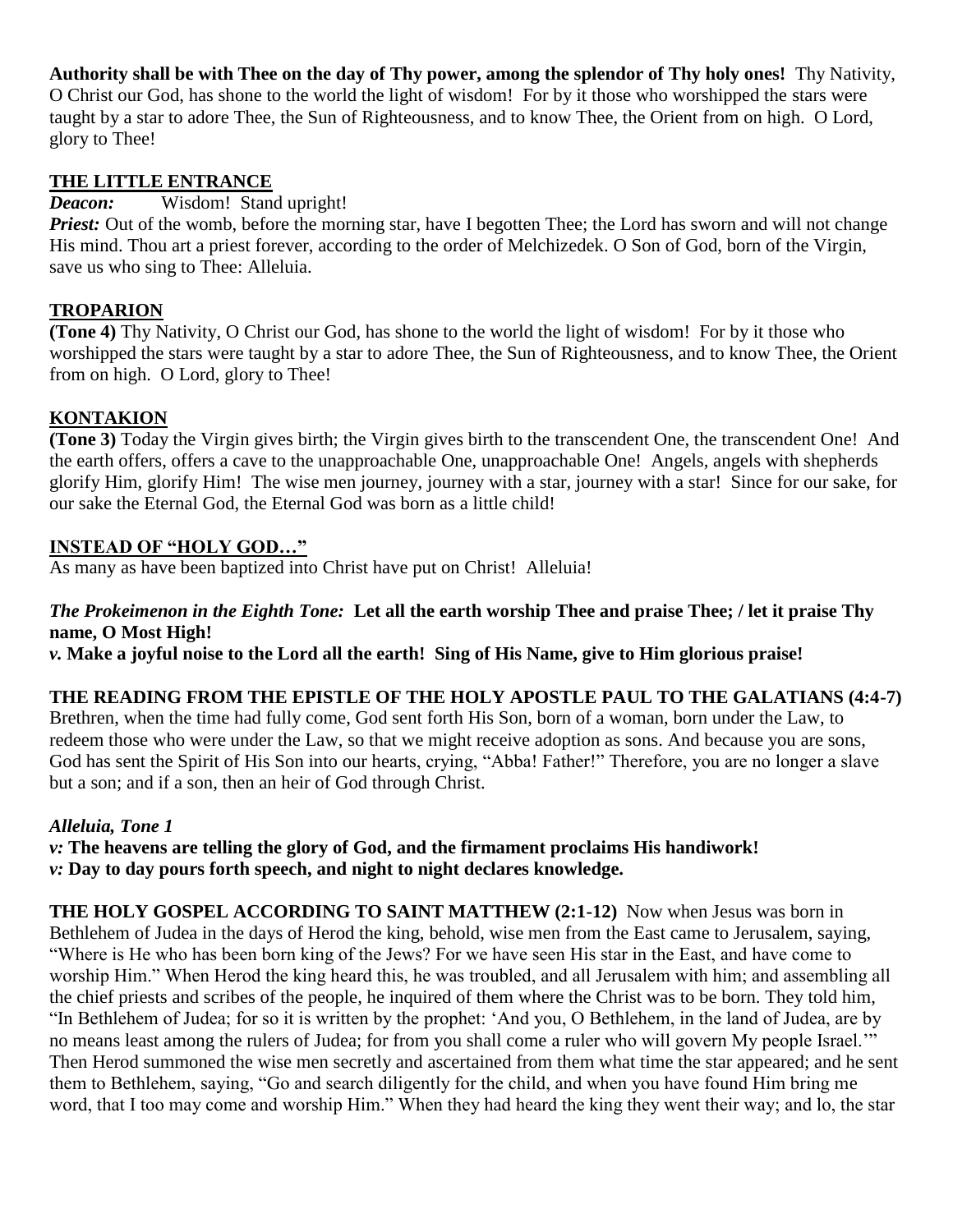which they had seen in the East went before them, until it came to rest over the place where the child was. When they saw the star, they rejoiced exceedingly with great joy; and going into the house they December 25 Liturgy Variables 3 the Nativity of Christ saw the child with Mary His mother, and they fell down and worshiped Him. Then, opening their treasures, they offered Him gifts, gold and frankincense and myrrh. And being warned in a dream not to return to Herod, they departed to their own country by another way.

## **INSTEAD OF "IT IS TRULY MEET…"**

*Magnify, O my soul, Christ the King who was born in a cave! I contemplate a marvelous and all-glorious mystery: heaven has become a cave, the cherubic throne – a virgin; and the* manger has become an honorable place in which lies Christ, the uncontainable God. As we praise Him with song, let us extol Him!

## **COMMUNION HYMN**

The Lord has sent redemption to His people! Alleluia, Alleluia, Alleluia!

## **INSTEAD OF "WE HAVE SEEN THE TRUE LIGHT…"**

Thy Nativity, O Christ our God, has shone to the world the light of wisdom! For by it those who worshipped the stars were taught by a star to adore Thee, the Sun of Righteousness, and to know Thee, the Orient from on high. O Lord, glory to Thee!

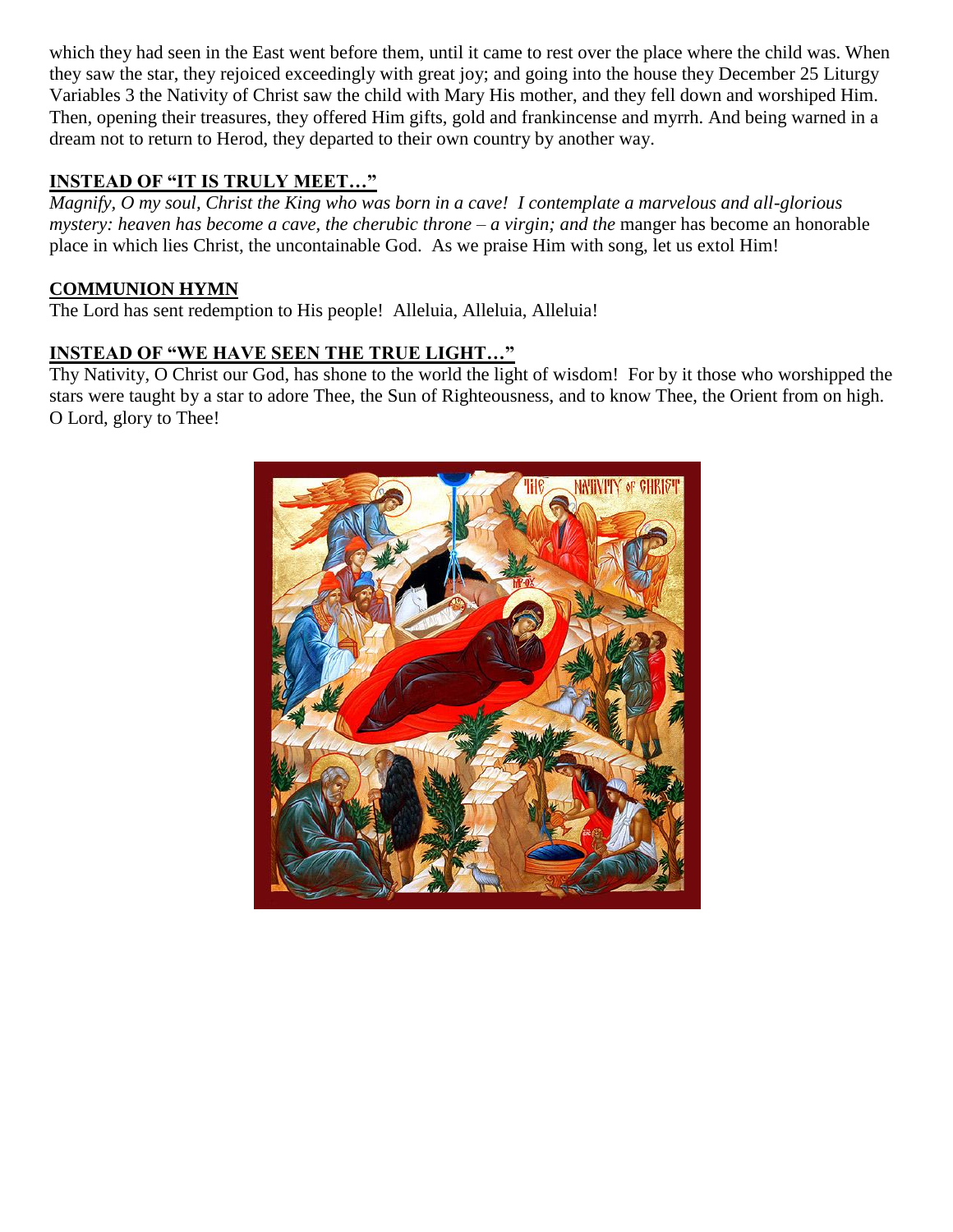# တို့ဖြင့် ဝတ္ထိုလ တို့ဖြင့် ဝတ္ထိုလ တို့ဖြင့် တဖွို့လ တွေ့ရှိ ပြုပြင် ဝတ္ထိုလ တွေ့ရှိ ပြုပြင် ပြုပြင်

### **CANDLE INTENTIONS FOR THE HEALTH AND BLESSINGS OF**

| Health & Blessings Nik Evanenko, Allen Adams, Reggie Jehnsen,              |  |
|----------------------------------------------------------------------------|--|
|                                                                            |  |
| Anna Branoff, Nik Evanenko, Gloria Zelenko, Gladys Edwards, Jo Ann Havens, |  |
| Goldie Johnson, Fred Oginsky, Pete & Olga Samaras, Aspasia Stathopoulos,   |  |
| Thomka Brayanis, Nick & Marge Butrie, Jake Kusluski, Kate Stevens,         |  |
|                                                                            |  |
| Fr. Joe, Fr. Andrew, Deacon Anthony, Aaron, Jo Ann, Nikolai, Kosta,        |  |
| Jimmy, Laurie, Walt & Zina, Pauline, Dorothy, Helen, Joseph, Jeanette,     |  |
| Gloria, Reggie, Calvin & Ruth, Taras, Anna, Stojan & Mira, Bosa,           |  |
|                                                                            |  |
|                                                                            |  |

### **CANDLE INTENTIONS FOR ALL THOSE IN BLESSED REPOSE**

| <b>ETERNAL LIGHT</b>                        |  |
|---------------------------------------------|--|
|                                             |  |
|                                             |  |
|                                             |  |
| <b>ETERNAL LIGHT AT THE ALTAR (Dec. 18)</b> |  |
|                                             |  |

သို့ဖြင့် ဝတ္ထိုးဝ ဝတ္ထိုးဝ ဝတ္ထိုးဝ ဝတ္ထိုးဝ ဝတ္ထိုးဝ ဝတ္ထိုးဝ ဝတ္ထိုးဝ ဝတ္ထိုးဝ ဝတ္ထိုးဝ ဝတ္ထိုးဝ ဝတ္ထိုးဝ

*CHRIST IS BORN! GLORIFY HIM!*

Welcome all of our friends and visitors to St. Nicholas! Join us as we go caroling next door at Lockwood.

**2017 OFFERING ENVELOPES** are ready to be picked up. They are on the table leading into the parish hall. If you do not see envelopes with your name on them and did not request to no longer receive them, let Debbie know so that she may get envelopes for you.

#### **CHARITY MINISTRIES**

**FOCUS FLINT** is having a Hat & Glove Drive December, 15- January, 15. All of the hats and gloves that are collected will be distributed to children in FLINT! We are in need of child size hats and gloves. There is a large box in the parish hall to place them in. If you have any questions see Subdeacon Johnny Kantor.

**HOPE IN A BOX** is collecting socks, towels, toiletries and new toys for the month of December. Place the items in the Blue Box in the hall. Catholic Charities Community Closet will distribute the items.

**FOOD DRIVE** Place non-perishable food items in the other blue box in the hall.

**NORTH END SOUP KITCHEN** We serve Thursday, January 5 from 9 am to 1 pm.